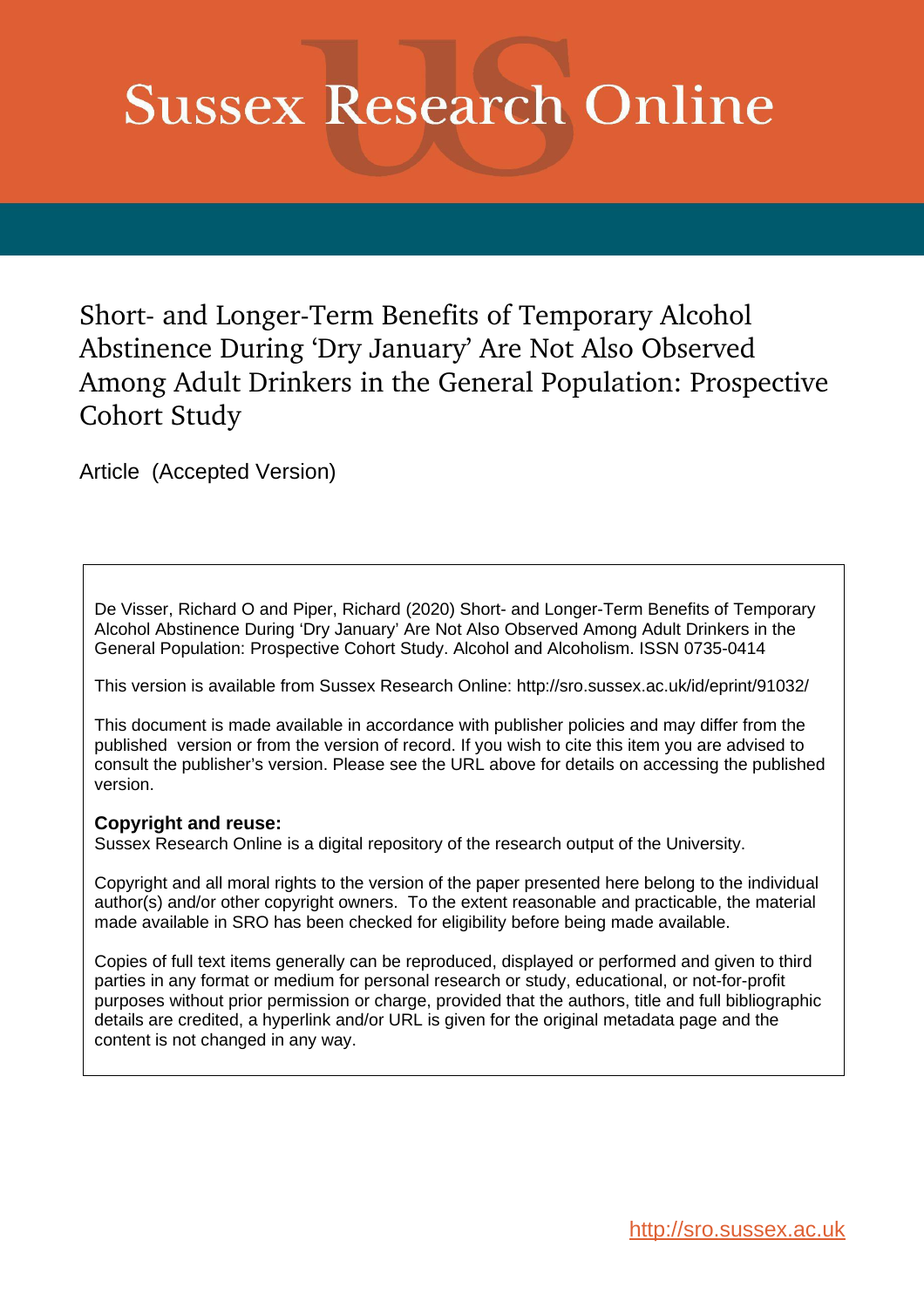de Visser, R.O. & Piper, R. (in press). Short- and longer-term benefits of temporary alcohol abstinence during "Dry January" are not also observed among adult drinkers in the general population: prospective cohort study. Alcohol & Alcoholism. doi: 10.1093/alcalc/agaa025

## **ABSTRACT**

**Aims:** The alcohol abstinence challenge "Dry January" continues to grow, but there is a lack of knowledge of how Dry January participants compare to the general population. There is also a need to determine whether benefits experienced by Dry January participants are unique to that group, or are also observed among other people.

**Methods:** We conducted a prospective cohort study using online questionnaires in early January, February, and August 2019. We compared 1192 Dry January participants and 1549 adult drinkers who did not attempt to abstain from alcohol. Key outcomes were self-rated physical health, psychological well-being (WEMWBS: Warwick-Edinburgh Mental Well-Being Scale), control over drinking (DRSE: Drink-Refusal Self-Efficacy Scale), and alcohol intake (AUDIT-C: Alcohol Use Disorders Identification Test consumption subscale). Baseline differences in demographic and alcohol consumption variables were included as covariates in between-group analyses.

**Results:** Dry January participants had higher SES, poorer well-being, higher AUDIT-C scores, and less control over their drinking than the general population. Beneficial changes in health, WEMWBS, DRSE, and AUDIT-C observed among people completing Dry January were not observed among other adult drinkers.

**Conclusions:** Dry January appears to attract people who are heavier drinkers than the general population, and who are more concerned about their alcohol intake. Completion of Dry January is associated with short- and longer-term benefits to well-being that are not observed in the general population.

**Keywords:** alcohol; public health; psychology

## **Short summary**

This study explored whether participation in temporary alcohol abstinence challenges conveys health benefits not observed in the general population. This was done via a 7-month prospective study comparing 1192 "Dry January" participants to 1549 non-participants. Completion of Dry January is associated with health benefits not observed in the general population.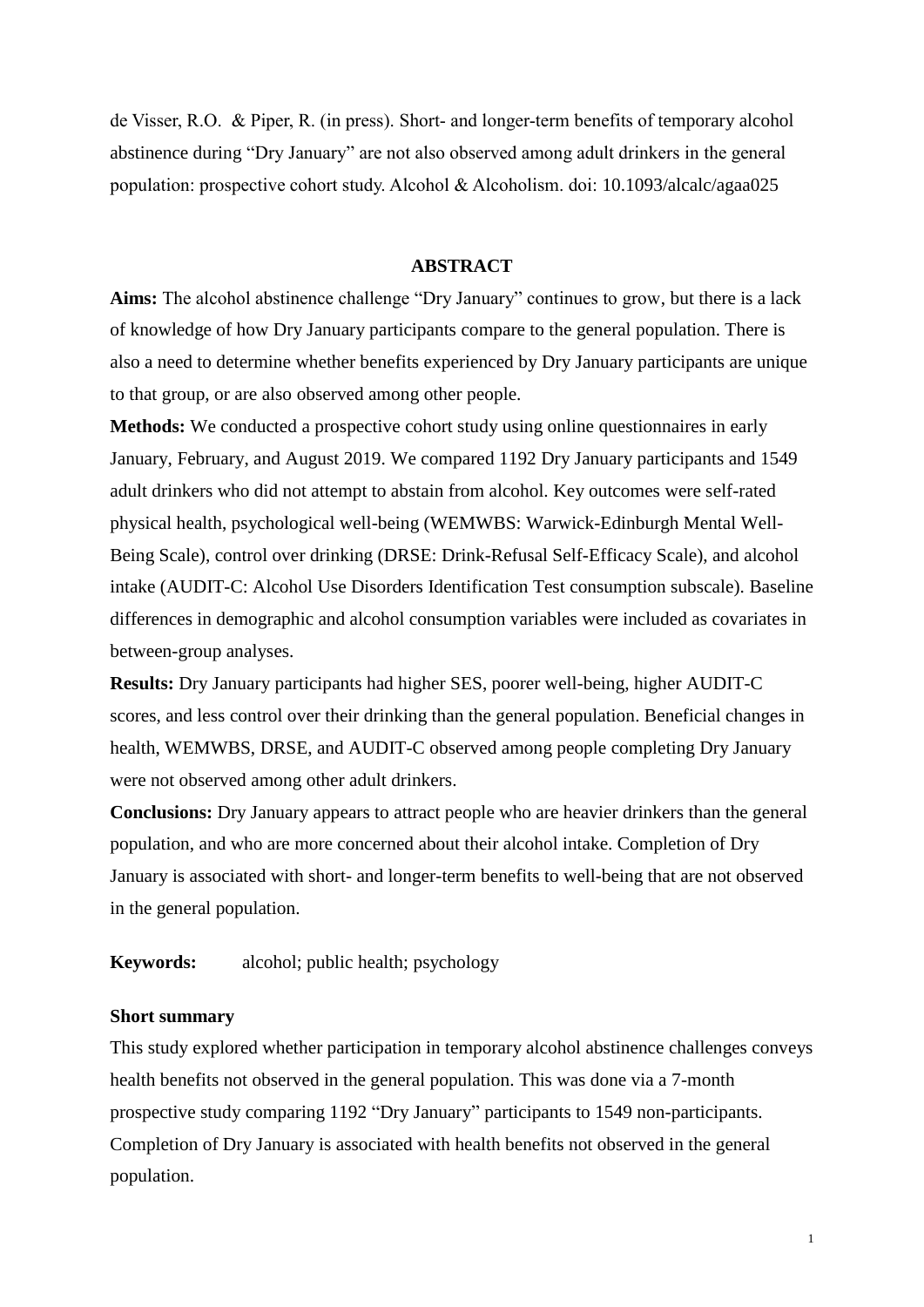#### **INTRODUCTION**

Alcohol use is an important contributor to the global burden of morbidity and mortality (Gore et al., 2011; Hoskins & Benger, 2013; Jones et al., 2008; Rehm et al., 2014, 2017). It is therefore important to find ways to encourage people to try to drink less. Governments in many countries have therefore developed guidelines to help people to monitor and manage their alcohol intake (Furtwangler & de Visser, 2013).

Non-government bodies have also introduced campaigns designed to help people to manage their alcohol use. In numerous countries across the world campaigns have been established in which people are challenged to temporarily abstain from alcohol. Examples include "Dry July" in Australia (au.dryjuly.com) and New Zealand (www.dryjuly.co.nz), La Tournee Minerale in Belgium (www.tourneeminerale.be), "Defi 28 Jours Sans Alcool" in Canada (www.defi28jours.com), "Dry November" in Hungary (kekpont.hu/szaraznovember), and "Buddhist Dry Lent" in Thailand. In the UK, the temporary alcohol abstinence challenge "Dry January" has been run by the charity Alcohol Change UK (formerly Alcohol Concern) since 2013. The purpose of the campaign is to support any drinker who wants to reduce their alcohol intake over the longer-term (Alcohol Change UK, 2019). Its stated mechanism is a short abstinence challenge combined with structured support available via a campaign website, a mobile telephone application, and various social media platforms. The organisers consider the support to be essential to the intervention, and research indicates that greater use of such support is associated with a greater likelihood of completing the challenge (de Visser & Nicholls, in press).

Dry January has grown in popularity, with 82,000 adults registering via the website or mobile phone app in 2019 - compared to 5000 in 2013 - and several million participating "unofficially" - i.e., without registering (de Visser et al., 2017). However, in the academic literature and in popular media, some have expressed concern that it is not clear who is the target of Dry January, and some have suggested that the event could attract the people at lowest risk from health problems related to alcohol (Hamilton & Gilmore, 2016). It is true that people who drink less find one-month abstinence challenges easier to complete (de Visser et al., 2016). However, it does not appear that the campaign only attracts low-risk drinkers. Instead, it has been found that many people who register for the challenge report harmful patterns of alcohol consumption. Participants' mean score on the World Health Organization's Alcohol Use Disorders Identification Test (AUDIT) is 12 (with scores of 8 and above indicating hazardous or harmful alcohol use), and 29% of participants have AUDIT scores of and 16 above, which are indicative of "a high level of alcohol problems" drinking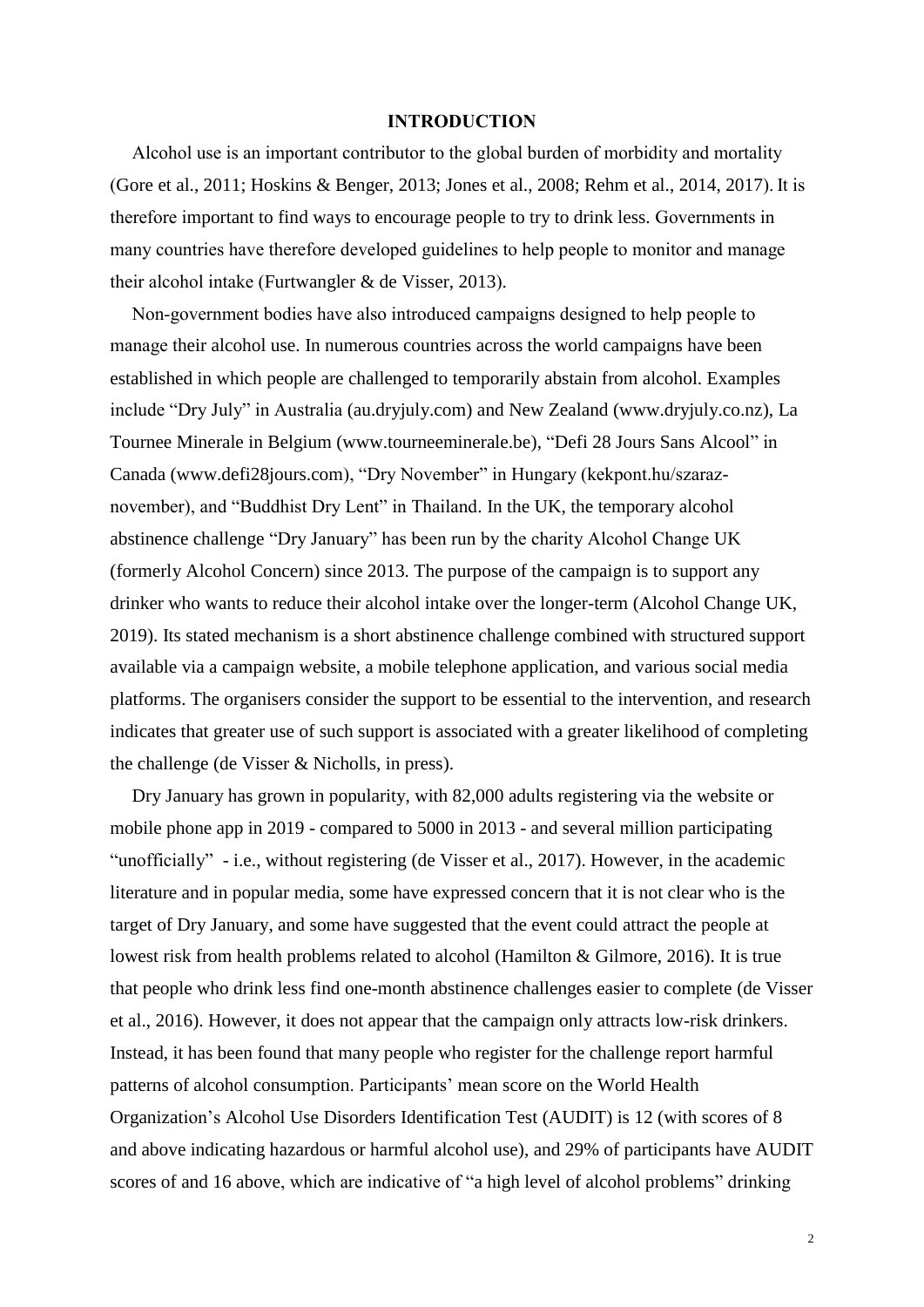(de Visser et al., 2016). However, previous research into Dry January has not allowed comparisons of campaign registrants to people not undertaking that challenge. The first aim of the study reported here was to determine whether and how Dry January participants differ from the rest of the population in terms of their alcohol intake and/or their demographic profile.

Previous research has found that participation in one-month temporary alcohol abstinence challenges is associated with physiological benefits including reductions in liver fat, blood glucose, and blood cholesterol (Coghlan, 2014; Mehta et al., 2018; Munsterman et al., 2018). Studies have also found that participation in temporary alcohol abstinence challenges is associated with improvements in self-reported sleep quality, energy levels, concentration, and general well-being (de Visser et al., 2016; de Visser & Nicholls, in press). It is also associated with enhanced feelings of control over drinking, and subsequent reductions in alcohol intake (de Visser et al., 2016; de Visser & Nicholls, in press). Previous studies indicate that although these changes are more likely among people who complete the challenge, they are also found to a lesser degree among those who participate without staying completely dry (de Visser et al., 2016; de Visser & Nicholls, in press). It has been argued that there would be no reason to expect spontaneous changes in control over drinking in the absence of an intervention like Dry January (de Visser et al., 2016). However, previous research has not included comparisons with non-participants in Dry January to test this argument. Therefore, the second aim of the study reported here was to determine whether beneficial changes observed among Dry January participants are unique to that group, or are also observed among people who make an unsuccessful attempt at temporary abstinence, and members of the general population not attempting a period of temporary abstinence.

## **METHODS**

#### **Sample**

This prospective cohort study involved two samples of adult drinkers. A sample of Dry January registrants was recruited by inviting people to complete an online questionnaire at the time of registering for Dry January via the website or mobile telephone application. An independent social research company recruited a sample of adults from the general population who had consumed alcohol in the previous month. This general population sample was an online panel recruited using quotas to ensure representation of the population according to: geographic region; male/female balance; and age strata. It was broadly representative of adult drinkers in the general population: the proportions reporting "white" ethnicity, higher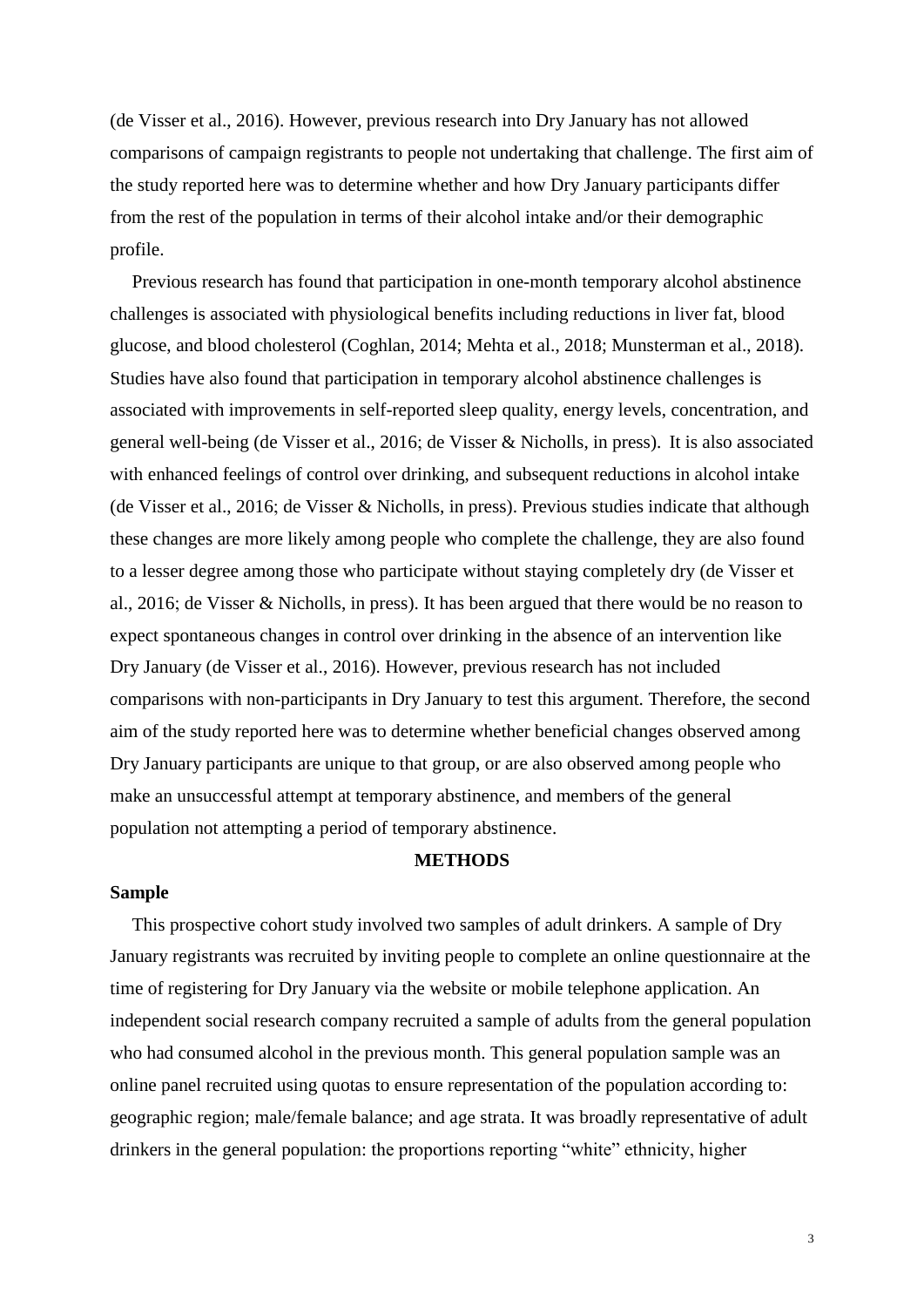incomes, and greater education would be expected given that drinkers are more likely to be white and of higher socioeconomic status (Office for National Statistics, 2018)

Both samples completed online baseline questionnaires over a 10-day period ending on 5 January 2019. Respondents were then emailed links to follow-up online questionnaires in the first week of February 2019 (1-month follow-up) and in the first week of August 2019 (6 month follow-up). The sample sizes for the Dry January registrants were 3171 at baseline, 1342 at 1-month follow-up, and 1158 at 6-month follow-up. The sample sizes for the general population sample were 2977 at baseline, 2222 at 1-month follow-up, and 1583 at 6-month follow-up. Thirty-four participants in the general population sample who indicated at baseline that they had registered for Dry January were re-coded as Dry January participants.

#### **Materials**

Measures and methods used in previous studies of Dry January participants were replicated wherever possible (de Visser et al., 2016; de Visser & Nicholls, in press). Members of the public were not involved in the design or conduct of the study, but their opinions and reports of their experiences were its key focus.

Background demographic data collected were gender, age, pre-tax household income (reported in £10,000 brackets), highest completed level of education (re-coded as less than university education or university education), and ethnicity (multiple options recoded as white or other). Respondents also used novel 10-point scales (anchors: "not at all" and "extremely") to indicate how concerned they were about: the effect of their drinking on their health; and the control they had over their drinking.

Analyses focused on four outcome variables. First, physical well-being was self-reported as poor, fair, good, very good, or excellent (Hays et al., 2009).

Second, psychological well-being was measured by the 7-item Warwick-Edinburgh Mental Well-Being Scale (WEMWBS: Stewart-Brown et al., 2011) Participants used a 5-point scale ("none of the time - "all of the time") to respond to 14 items (e.g., "I've been feeling optimistic about the future"). The mean scale score was calculated for each respondent, with higher scores denoting better well-being (Cronbach  $\alpha = .95$ ).

Third, Drink-Refusal Self-Efficacy (DRSE) was assessed with a 9-item measure of ability to refuse temptation, expectation, or pressure to drink alcohol in different contexts (Young et al., 1991): The scale explores three domains: social pressure (e.g., "When my friends are drinking"); emotional relief (e.g., "When I am worried"); and opportunistic drinking (e.g., "When I am watching TV"). Young et al. (1991) reported item-total correlations for these items ranging from .61 to .94, and Young et al. (2007) reported item-total correlations for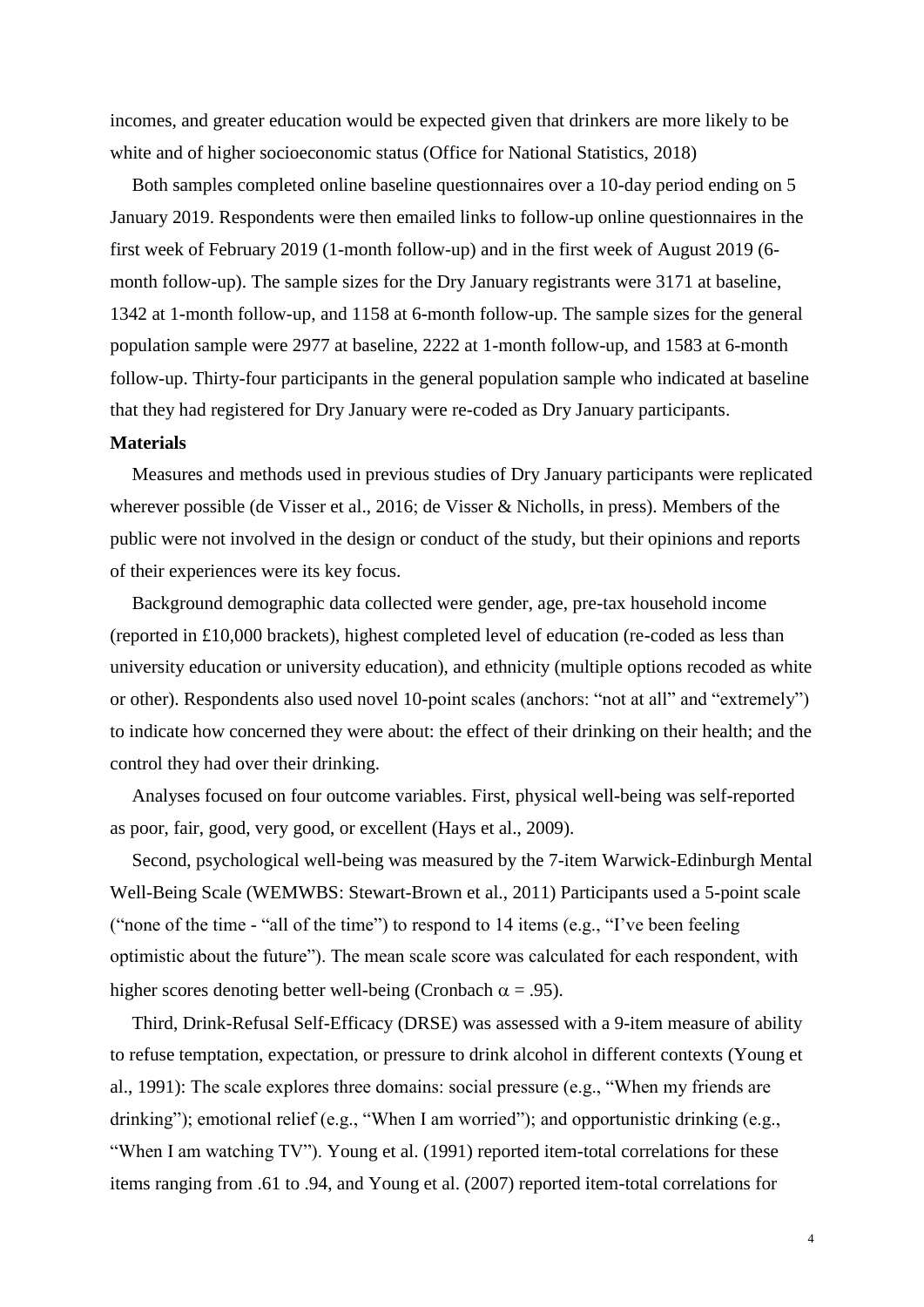these items ranging from .77 to .94. Factor analysis of data from the study reported here revealed that all items loaded on a single factor with loadings of .66 or above. Mean scale scores were used (Cronbach  $\alpha = .89$ ), with higher scores indicating greater DRSE.

Fourth, alcohol consumption was assessed using the World Health Organization Alcohol Use Disorders Identification Test consumption subscale (AUDIT-C: Babor et al., 2001), with higher scores denoting greater alcohol intake. These variables were assessed at baseline and 6-month follow-up, and all but the AUDIT-C were also assessed at 1-month follow-up.

In addition to assessing whether participants were trying not to drink alcohol during January, the questionnaire assessed whether they were engaging in specific behaviours that may have enhanced their physical and/or psychological well-being. Analyses controlled for whether people were trying to engage in more physical activity; trying to eat more healthily; and trying not to smoke or to smoke less by including these as covariates in multivariate analyses of covariance (MANCOVA).

## **Analysis**

Given the large number of comparisons across four outcome variables, a more conservative significance level of  $p < .01$  was used instead of the conventional  $p < .05$  level. Data were weighted for likelihood of completing the follow-up, because completion of the 6 month follow-up was non-random, and was significantly related to age, gender, ethnicity, education, WEMWBS, concern about the health effects of drinking, concern about control over drinking, AUDIT-C, and DRSE (all  $p < .01$ ). Propensity scores (Austin, 2011; Rosenbaum & Rubin, 1983) were calculated to indicate the probability of completing the 6 month follow-up conditional on the variables just mentioned. All analyses were conducted using survey weights calculated as the inverse of the propensity scores. In comparisons between people who attempted a Dry January and those who did not, baseline differences in sex, age, education, income, ethnicity, baseline measures of all outcome variables, and other attempted behaviour changes in January were included as covariates in (MANCOVA). The analyses reported here included only those people retained in the sample at 6-month followup. Missing data were rare and were not replaced.

### **RESULTS**

In Table 1, the "tried to have a Dry January" group includes all respondents from the sample of Dry January registrants as well as members of the general population sample who reported that they tried to abstain from alcohol during January: 85.1% of those in the combined samples who tried to have a dry month registered for Dry January; the remaining 14.9% consisted of members of the general population who tried to abstain during January,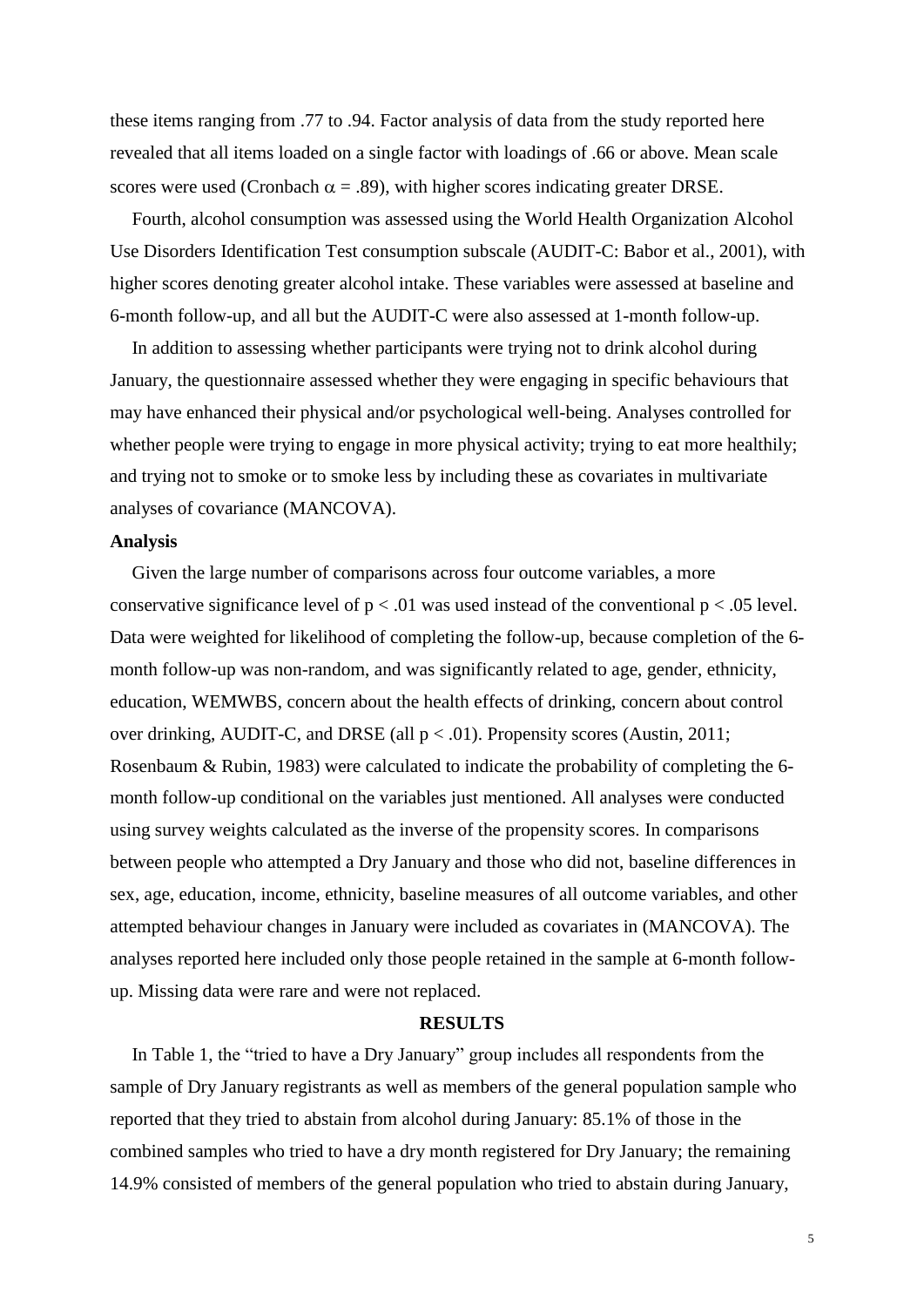but did not register for Dry January. The group of people who reported that they tried to abstain from alcohol during January was compared to members of the general population sample who did not report trying to abstain during January. Compared to those who did not try to have a Dry January, those who did: were more likely to be women; were younger; had a significantly higher mean income; were significantly more likely to have completed university education; had significantly better self-rated physical health; had significantly lower WEMWBS scores; were significantly more concerned about the effects of their drinking on their health; were significantly more concerned about the control they had over their drinking; had significantly higher AUDIT-C scores; and had significantly lower DRSE. It is notable that although Dry January participants had higher AUDIT-C scores, the mean for the general population sample was above the threshold of 5 that is considered to indicate risky drinking (HM Government, 2017; Kuitunen-Paul & Roerecke, 2018).

## $>$  TABLE 1  $<$

Further analyses revealed that compared to other respondents, people who tried to abstain from alcohol during January were also significantly more likely to have tried to engage in more physical activity (48.7% vs 23.8%,  $\chi^2 = 151.98$ , p < .01) or to improve their diet (52.3%) vs 28.2%,  $\chi^2 = 132.60$ , p < .01). It is also important to note that among respondents who did not try to abstain during January, 10% reported that they did try to reduce their alcohol intake in other ways. It was therefore important to control for these differences in subsequent analyses reported below.

Among respondents who tried not to drink alcohol during January, 62.4% reported staying Dry. Those who officially registered for "Dry January" - and who therefore received the accompanying support intervention - were significantly more likely to complete the challenge: 69.8% of Dry January registrants completed the challenge, but only 30.2% of those who did not register completed it ( $\chi^2$  = 220.96, p < .01)

The data in Table 2 indicate that there were significant interaction effects between groups across the three time points. The significant differences and confidence intervals around mean scores indicate that there was very little change across time points for any measure for the respondents who made no attempt to abstain from alcohol in January. In contrast, among respondents who successfully completed a Dry January, there were marked increases in physical health, WEMWBS, and DRSE, and marked decreases in AUDIT-C scores. For each of these variables, the increase observed between baseline and 1-month follow-up was maintained at 6-month follow-up. Among respondents who did not complete the abstinence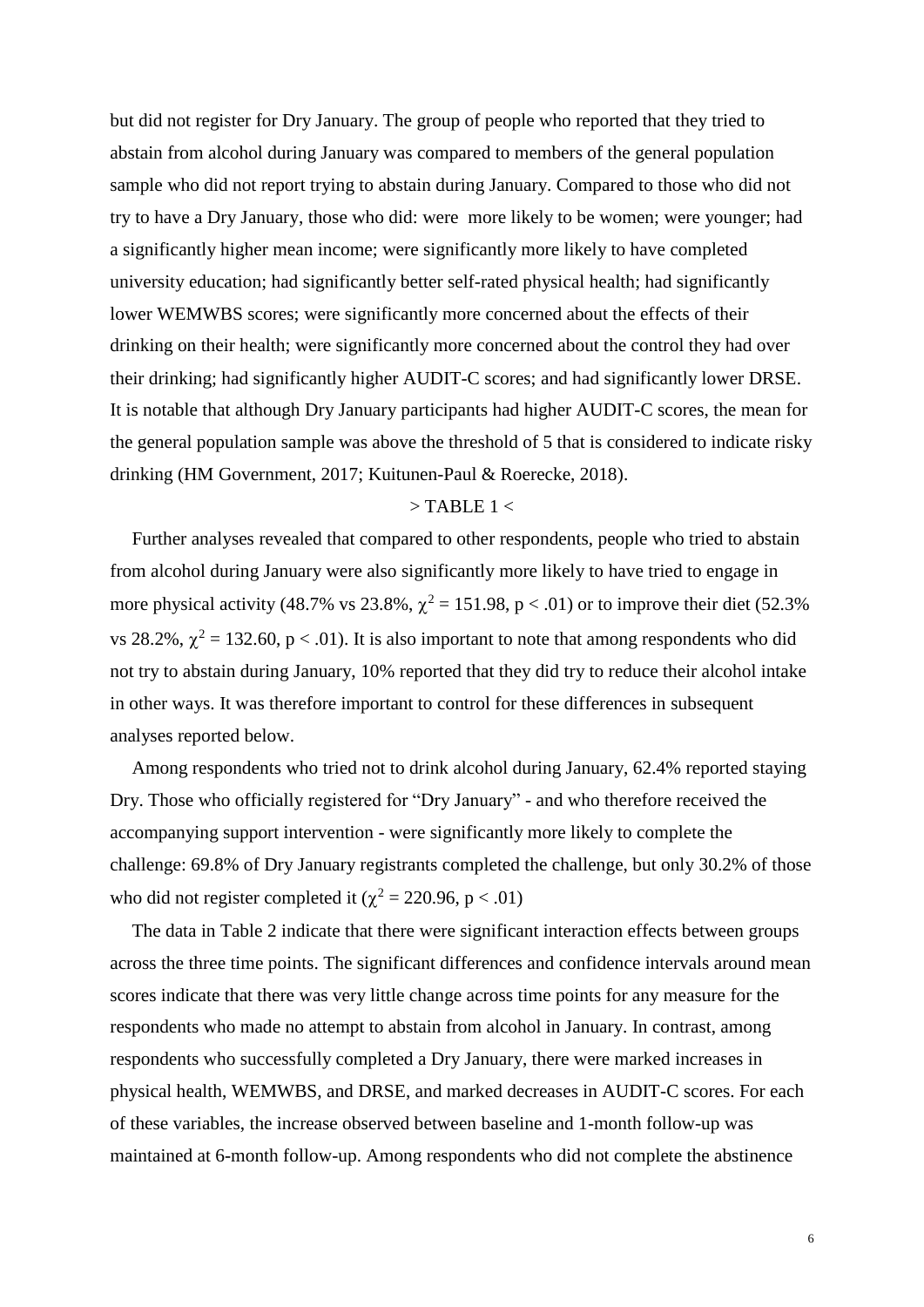challenge, there were more modest changes in health, WEMWBS, DRSE, and AUDIT-C scores between baseline and 1-month follow-up, and less maintenance of these gains at 6 month follow-up. When these analyse were re-run without including other attempted behaviour changes as covariates, the same patterns of results were found for physical health  $(F_{(4, 5476)} = 9.19, p = .02)$ , WEMWBS  $(F_{(4, 5476)} = 22.53, p < .01)$ , DRSE  $(F_{(4, 5476)} = 75.72, p < .01)$ .01), and AUDIT-C ( $F_{(2.5478)} = 81.51$ , p < .01).

## $>$  TABLE 2  $<$

#### **DISCUSSION**

In relation to the first study aim, it was found that, compared to adult drinkers in the general population, Dry January participants were of higher socioeconomic status (SES) as indicated by education and income levels. Dry January participants had better physical wellbeing, but poorer psychological well-being. They drank more, had lower self-efficacy for refusing alcohol, and were more concerned about the effects on their drinking on their health. These data counter the suggestion that Dry January attracts people at lowest risk of alcoholrelated harm (Hamilton & Gilmore, 2016), and confirm data from within the campaign that Dry January registrants tend to be higher risk drinkers. Such data also highlight a need to ensure that the campaign aims for broader coverage of the population in relation to SES.

In relation to the second aim, in line with previous research, it was found that completion of Dry January was associated with beneficial changes in physical and psychological wellbeing, DRSE, and alcohol intake (Coghlan, 2014; de Visser et al., 2016; de Visser & Nicholls, in press; Mehta et al., 2018; Munsterman et al., 2018). These beneficial changes were not also observed among people who did not complete the abstinence challenge or among adult drinkers in the general population when baseline differences in demographics and alcoholrelated beliefs and behaviours were included as covariates. The inclusion of a control group of members of the general population allowed us to minimise the possibility that the changes observed among Dry January participants were simply the result of seasonal variation in beliefs and behaviour. Our findings suggest that completion of Dry January may be a cause of such changes. Indeed, structural equation modelling in a previous study provided evidence to support this assertion: completion of Dry January was followed by increases in DRSE that explained subsequent reductions in alcohol consumption (de Visser et al., 2016).

The evidence presented here, and in other analyses (de Visser et al., 2016; de Visser & Nicholls, in press), indicates that Dry January conveys many benefits, with a low risk of negative outcomes such as "rebound effects" - i.e., drinking more after a period of abstinence (de Visser et al., 2016). The evidence presented here and elsewhere (de Visser & Nicholls, in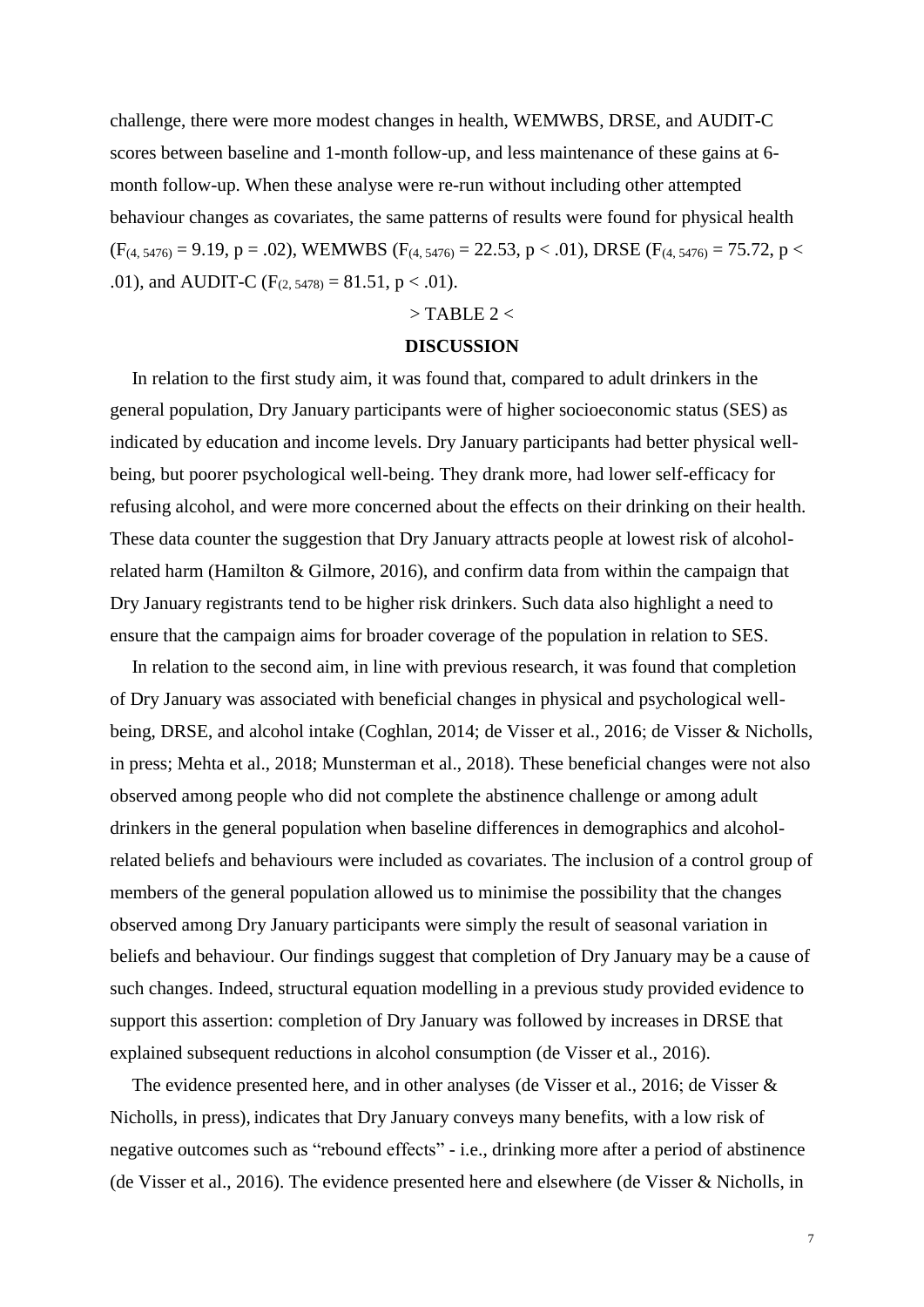press) also indicates that people who register for the official Dry January campaign and make more use of the support provided are more likely to complete the challenge by remaining abstinent during January. Such findings suggest that there is value in encouraging people who are considering a month of abstinence in January to register on the Dry January website, so that they may receive the benefits of the integrated support that is offered, rather than hoping that they will undertake it (and complete it) "unofficially". There is also a need to ensure that the support that is offered to participants is relevant to them and is also helpful.

A key strength of this study was that it was the first to compare a sample of Dry January registrants to drinkers in the general population. Nevertheless, it did have some limitations. For example, it was not possible to determine how the Dry January sample recruited for this study compared to Dry January registrants generally, because there are no relevant data from people who registered for Dry January but did not complete questionnaires. Furthermore, participant retention at 6-month follow-up was only 37% in the Dry January sample and 53% in the general population sample. Large loss to follow-up is not unusual in this field of research, but it could reduce the degree of confidence in inferences that can be made about the long-term benefits of registering for Dry January. Importantly, the data were weighted to account for the observation that loss to follow-up was not random. Furthermore, there were significant differences between the Dry January sample and the general population sample, and although we used ANCOVA to acknowledge these differences, some have expressed concerns about this approach to controlling for confounding variables (Christenfeld et al., 2004; Miller & Chapman, 2001).

Although quota sampling was used to provide a population-representative sample of adult drinkers in the general population, the absence of existing relevant data means that we cannot determine how well this sample represented all adult drinkers. It is not possible to make a direct comparison with the general population because our sample only contained adult drinkers, and 21% of the general population report that they do not consume alcohol (ONS, 2018). The sample included the proportion of women seen in the adult population, and although there was a greater proportion of people reporting "white" ethnicity and higher Socioeconomic Status (SES) - as indicated by income and education - this would be expected given that recent/current drinkers are more likely to be white and of higher SES (ONS, 2018). We do not know whether the members of the general population sample who attempted to reduce their alcohol intake in other ways other than abstaining were successful, so we were unable to compare this group to: the people known to have abstained for one month; the people failed in their attempt to abstain; and the people who did not attempt to change their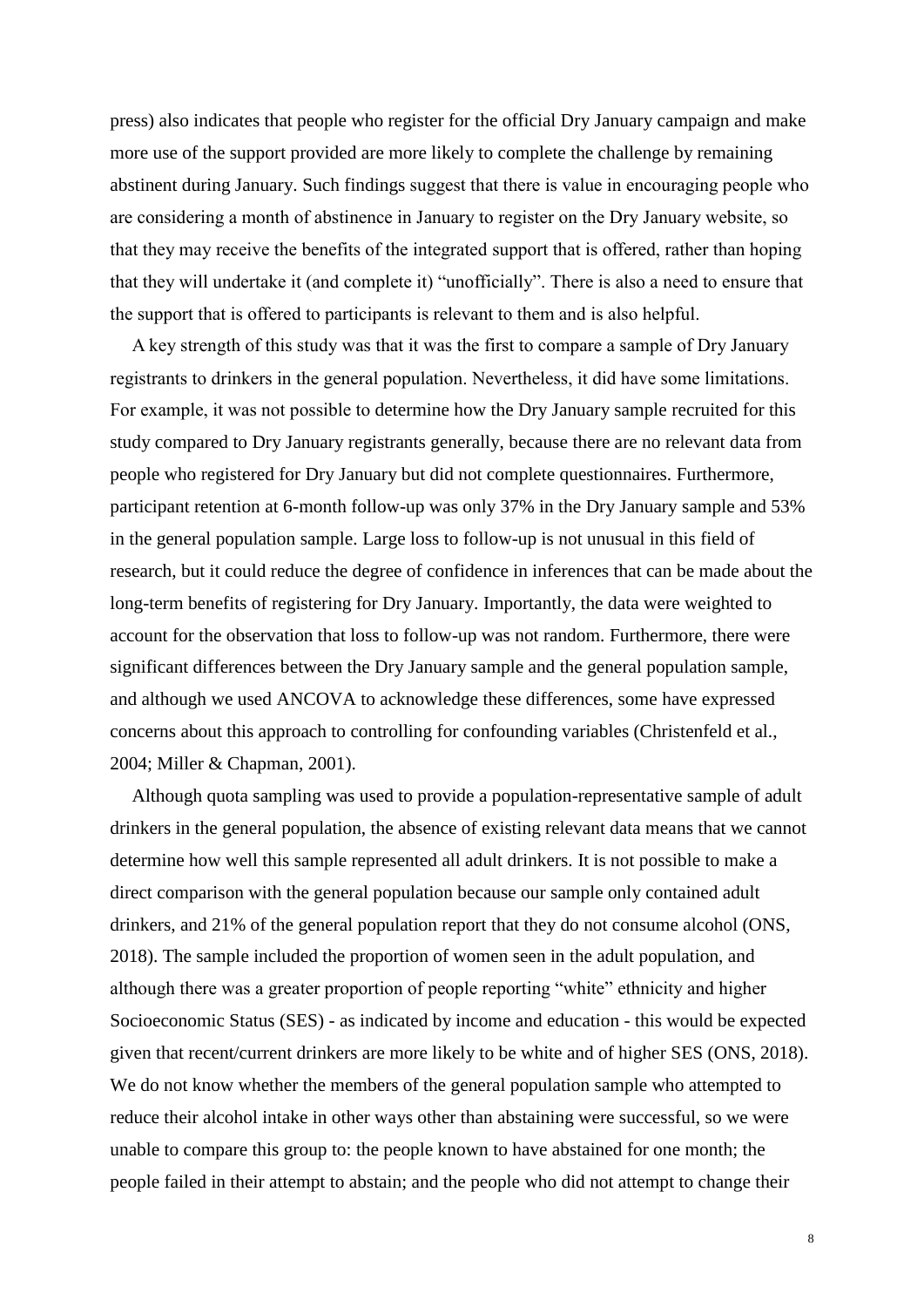alcohol intake. A final point to note is that all research is susceptible to participation bias (Bergstrand et al., 1983; Drivsholm et al., 2006; Ferrie et al., 2009). However, there is no way to determine whether there were differential self-selection biases between the two samples.

The results presented here should provide encouragement for the organisers of Dry January and other temporary abstinence challenges, and also for people who are actively seeking to change their alcohol intake and/or their feelings of control over their drinking. However, it is important to note that such campaigns are not - and are not intended to be - the answer to all alcohol-related problems. Nevertheless, for people who are concerned about their alcohol intake and are ready to take action - i.e., those who would be designated as being in the "contemplation" or "preparation" stages of the Trans-Theoretical Model of behaviour change (Prochaska & DiClemente, 1984), challenges like Dry January may be an effective way to develop skills and confidence for managing alcohol consumption, and to improve health and well-being. Because Dry January is designed as a behaviour change campaign with an integrated package of support, more research is needed into whether other temporary alcohol abstinence challenges run in the UK and other countries are as effective as Dry January.

## **REFERENCES**

Alcohol Change UK (2019) *Dry January*. https://alcoholchange.org.uk/getinvolved/campaigns/dry-january **[**date of last access: 24/11/2019**]** 

Austin PC. (2011). An introduction to propensity score methods for reducing the effects of confounding in observational studies. *Multivariate Beh Res* **46**: 399–424. doi: 10.1080/00273171.2011.568786

Babor TF, Higgins-Biddle JC, Saunders JB, Monteiro MG. (2001) *The Alcohol Use Disorders Identification Test: Guidelines for Use in Primary Care (2nd Edition).* Geneva: World Health Organization.

Bergstrand R, Vedin A, Wilhelmsson C, Wilhelmsen L. (1983). Bias due to nonparticipation and heterogeneous sub-groups in population surveys. *J Chronic Dis* **36**: 725-8. doi: 10.1016/0021-9681(83)90166-2

Christenfeld NJS, Sloan RP, Carroll D, Greenland S. (2004). Risk factors, confounding, and the illusion of statistical control. *Psychosom Med* **66**: 868-75. doi: 10.1097/01.psy.0000140008.70959.41

Coghlan A. (2014). Our liver vacation: Is a dry January really worth it? *New Scientist* **2950**: 6-7. downloaded 30 June 2014 from: http://www.newscientist.com/article/mg22129502.600 our-liver-vacation-is-a-dry-january-really-worth-it.html?full=true#.U7J7jrEylws

de Visser RO, Nicholls J. (in press). Temporary abstinence during Dry January: predictors of success; impact on well-being and self-efficacy. *Psychol Health*.

de Visser RO, Robinson E, Bond R (2016). Voluntary temporary abstinence from alcohol during "Dry January" and subsequent alcohol use. *Health Psychol* **35**: 281-9. doi: 10.1037/hea0000297

de Visser RO, Robinson E, Smith T, et al. (2017). The growth of "Dry January": promoting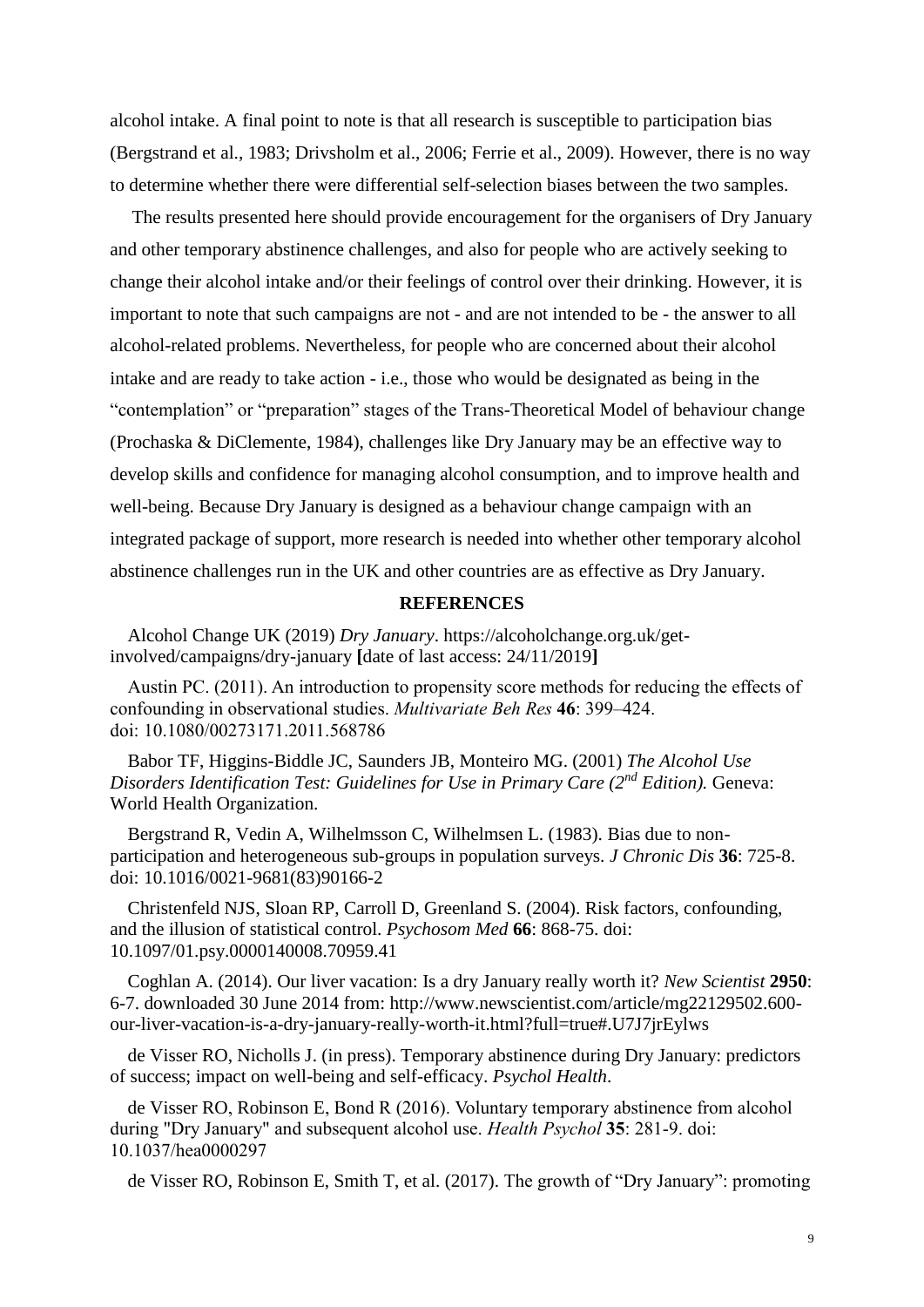participation and the benefits of participation. *Eur J Public Health* **27**: 929-31. doi: 10.1093/eurpub/ckx124

Drivsholm T, Eplov LF, Davidsen M, et al. (2006). Representativeness in population-based studies: A detailed description of non-response in a Danish cohort study. *Scand J Public Health* **34**: 623-31. doi: 10.1080/14034940600607616

Ferrie JE, Kivimäki M, Singh-Manoux A, et al. (2009). Non-response to baseline, nonresponse to follow-up and mortality in the Whitehall II cohort. *Int J Epidemiol* **38**: 831-7. doi:10.1093/ije/dyp153

Furtwängler NAFF, de Visser RO (2013). Lack of international consensus in low risk drinking guidelines. *Drug Alcohol Rev*, *32*, 11-8. doi: 10.1111/j.1465-3362.2012.00475.x

Gore FM, Bloem PJN, Patton GC, et al. (2011). Global burden of disease in young people aged 10–24 years: a systematic analysis. *Lancet* **377**: 2093–102. doi: 10.1016/S0140- 6736(11)60512-6

Hamilton I, Gilmore I (2016). Head to head: Could campaigns like Dry January do more harm than good? *BMJ* **352**:i143 doi:<https://doi.org/10.1136/bmj.i143>

Hays RD, Bjorner J, Revicki DA, et al. (2009). Development of physical and mental health summary scores from the Patient-Reported Outcomes Measurement Information System (PROMIS) global items. *Qual Life Res*, **18**: 873-880. doi: 10.1007/s11136-009-9496-9.

HM Government (2017). *Alcohol use disorders identification test for consumption (AUDIT-C)*. last access 14/03/2020: www.gov.uk/government/publications/alcohol-usescreening-tests

Hoskins R, Benger J. (2013). What is the burden of alcohol-related injuries in an inner city emergency department? *Emergency Med J*, **30**: e21 doi: 10.1136/emermed- 2011-200510

Jones L, Bellis MA, Dedman D, et al. (2008). *Alcohol-attributable fractions for England: Alcohol-attributable mortality and hospital admissions*. Liverpool: Centre for Public Health, Liverpool John Moores University.

Kuitunen-Paul S, Roerecke M. (2018). Alcohol Use Disorders Identification Test (AUDIT) and mortality risk: a systematic review and meta-analysis. *J Epidemiol Community Health* 2018; **72**: 856-63.

Mehta G, Macdonald S, Cronberg A, et al. (2018). Short-term abstinence from alcohol and changes in cardiovascular risk factors, liver function tests and cancer-related growth factors. *BMJ Open* **8**:e020673. doi: 10.1136/bmjopen-2017-020673

Miller GA, Chapman JP. (2001). Misunderstanding analysis of covariance. *J Abnormal Psychol* **110**: 40-8. doi: 10.1037/0021-843X.110.1.40

Munsterman ID, Groefsema MM, Weijers G, et al. (2018). Biochemical effects on the liver of one month of alcohol abstinence in moderate alcohol consumers. *Alcohol Alcohol* **53**: 435- 8. doi: 10.1093/alcalc/agy031

Office for National Statistics (2018). *Adult Drinking Habits in Great Britain*. last access 02/02/2020: www.ons.gov.uk/peoplepopulationandcommunity/healthandsocialcare/druguseal coholandsmoking/bulletins/opinionsandlifestylesurveyadultdrinkinghabitsingreatbritain/2017.

Prochaska JO, DiClemente CC. (1984). *The transtheoretical approach: Towards a systematic eclectic framework*. Homewood, IL: Dow Jones Irwin.

Rehm J, Dawson D, Frick U, et al. (2014). Burden of disease associated with alcohol use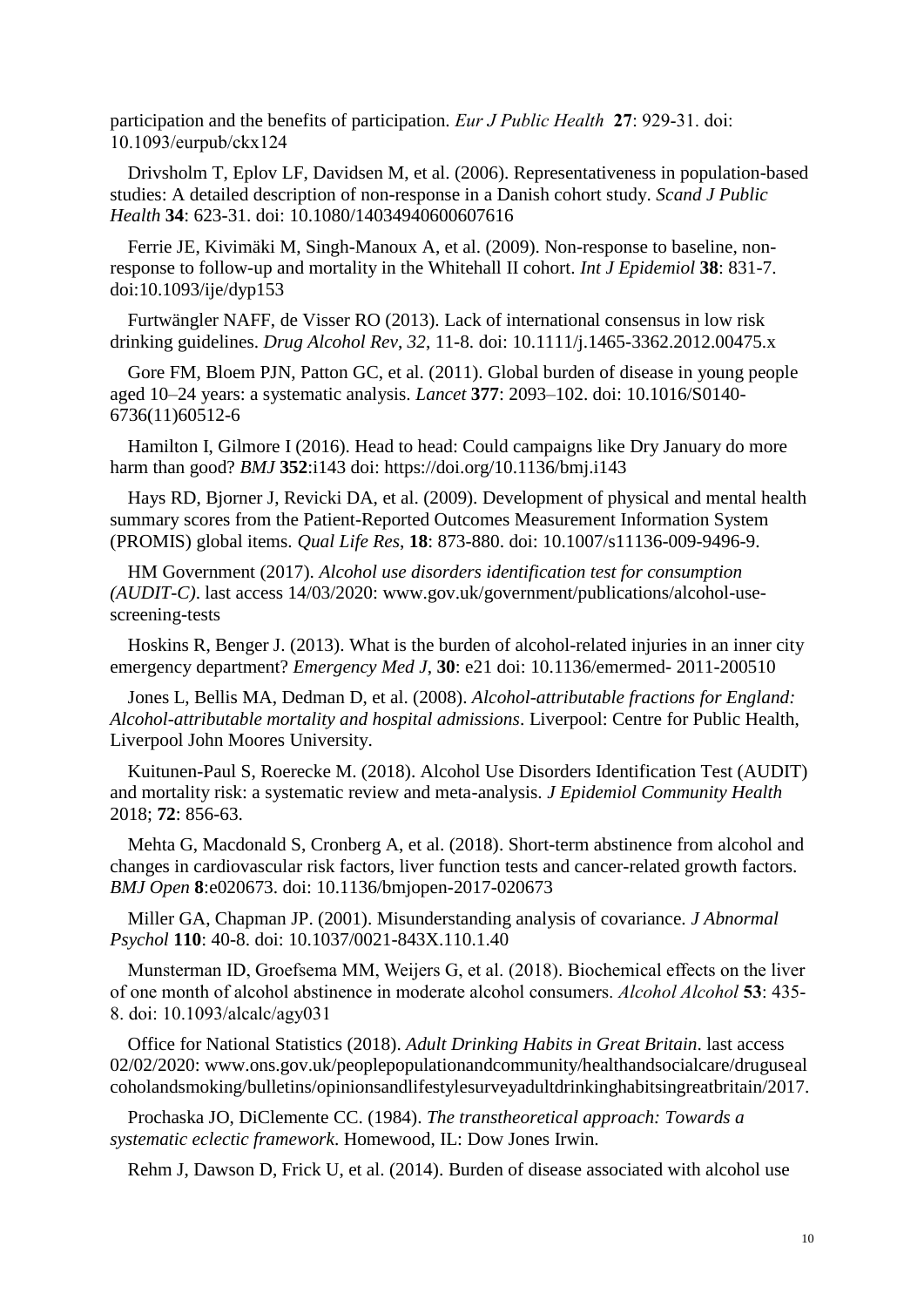disorders in the United States. *Alcohol Clin Exp Res* **38**: 1068-77. doi: 10.1111/acer.12331

Rehm J, Gmel, GE, Gmel G, et al. (2017). The relationship between different dimensions of alcohol use and the burden of disease - an update. *Addiction* **112**: 968–1001. doi: 10.1111/add.13757

Rosenbaum PR, Rubin DB. (1983). The central role of the propensity score in observational studies for causal effects. *Biometrika* **70**: 41-55.

Stewart-Brown SL, Platt S, Tennant A, et al. (2011). The Warwick-Edinburgh Mental Well-being Scale (WEMWBS): a valid and reliable tool for measuring mental well-being in diverse populations and projects. *J Epidemiol Community Health* **65**: a38-a39

Young RMcD, Oei TPS, Crook CM. (1991). Development of a drinking self efficacy scale. *J Psychopathol Behav Assess* **13**: 1-15. doi:10.1007/BF00960735

Young RMcD, Hasking PA, Oei TPS, Loveday W. (2007). Validation of the Drinking Refusal Self‐Efficacy Questionnaire-Revised in an adolescent sample (DRSEQ‐RA). *Addict Beh* 32: 862-8. doi: 10.1016/j.addbeh.2006.07.001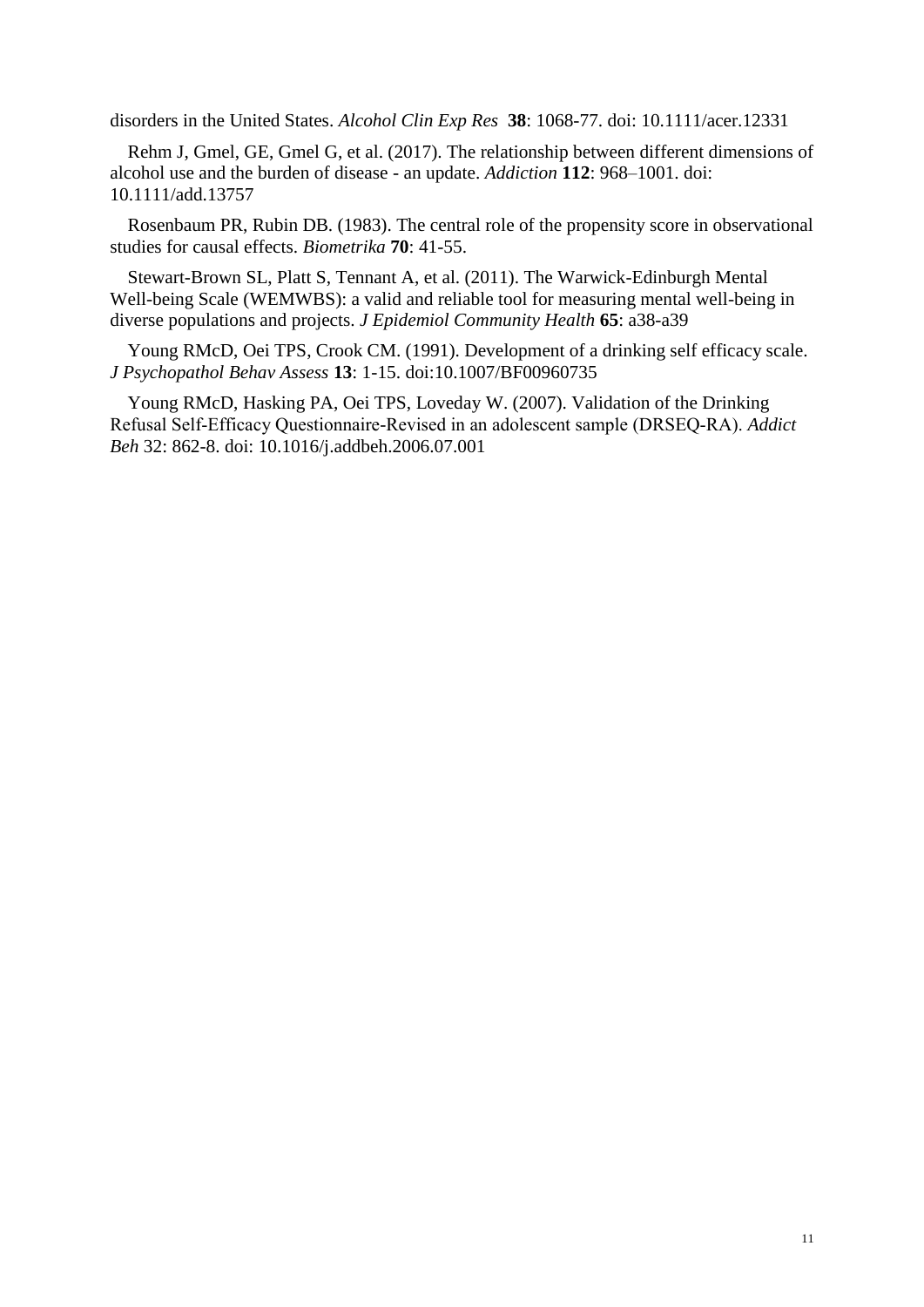|                                                      |                | Tried to have a Dry January? |                         |                            |                                    |
|------------------------------------------------------|----------------|------------------------------|-------------------------|----------------------------|------------------------------------|
|                                                      | $no(n = 1074)$ |                              | <b>yes</b> $(n = 1667)$ |                            |                                    |
|                                                      |                | % (95% CI)                   |                         | % (95% CI)                 | <b>Difference</b>                  |
| Female                                               | 50.9%          | $(47.9 - 53.9)$              |                         | 75.3% (72.5 - 77.8)        | $\chi^2_{(1)}$ = 204.41, p < .01   |
| Age                                                  |                | 49.82 (48.84 - 50.80)        |                         | 45.41 (44.60 - 46.22)      | $F_{(1,2738)} = 87.28$ , p < 01    |
| Income <sup>a</sup>                                  |                | $4.36$ $(4.17 - 4.55)$       |                         | $5.64$ $(5.43 - 5.84)$     | $F_{(1, 2738)} = 147.91, p < .01$  |
| University education                                 |                | $37.7\%$ $(34.8 - 40.6)$     |                         | 48.1% (45.0 - 51.2)        | $\chi^2_{(1)} = 21.49$ , p < .01   |
| "White" ethnicity                                    |                | $93.4\%$ $(91.5 - 94.9)$     |                         | $94.5\%$ $(92.7 - 96.0)$   | $\chi^2_{(1)} = 2.00$ , p = .16    |
| Self-rated physical health <sup>b</sup>              |                | $2.93$ $(2.86 - 3.00)$       |                         | $3.23$ $(3.16 - 3.29)$     | $F_{(1, 2738)} = 69.80, p < .01$   |
| Psychological well-being: WEMWBS <sup>b</sup>        |                | $3.46$ $(3.41 - 3.52)$       |                         | $3.37$ $(3.32 - 3.41)$     | $F_{(1, 2738)} = 13.70$ , p < .01  |
| - health effects of drinking <sup>a</sup><br>Concern |                | $4.47$ $(4.26 - 4.68)$       |                         | $6.60$ $(6.42 - 6.78)$     | $F_{(1, 2738)} = 434.76$ , p < .01 |
| - control over drinking a                            |                | $3.72$ $(3.48 - 3.96)$       |                         | $5.53$ $(5.32 - 5.75)$     | $F_{(1, 2738)} = 226.58$ , p < .01 |
| Alcohol consumption: AUDIT-C <sup>d</sup>            |                | $5.74$ $(5.49 - 6.00)$       |                         | $8.47$ $(8.27 - 8.66)$     | $F_{(1, 2738)} = 522.26$ , p < .01 |
| Drink-refusal Self-efficacy: DRSE <sup>c</sup>       |                | $5.28$ $(5.17 - 5.39)$       |                         | $4.30 \quad (4.21 - 4.40)$ | $F_{(1, 2738)} = 330.29$ , p < .01 |

**Table 1** Correlates of trying to abstain from alcohol during "Dry January"

**notes**: a - 10-point scale; b - 5-point scale; c - 7-point scale; d - 12-point scale